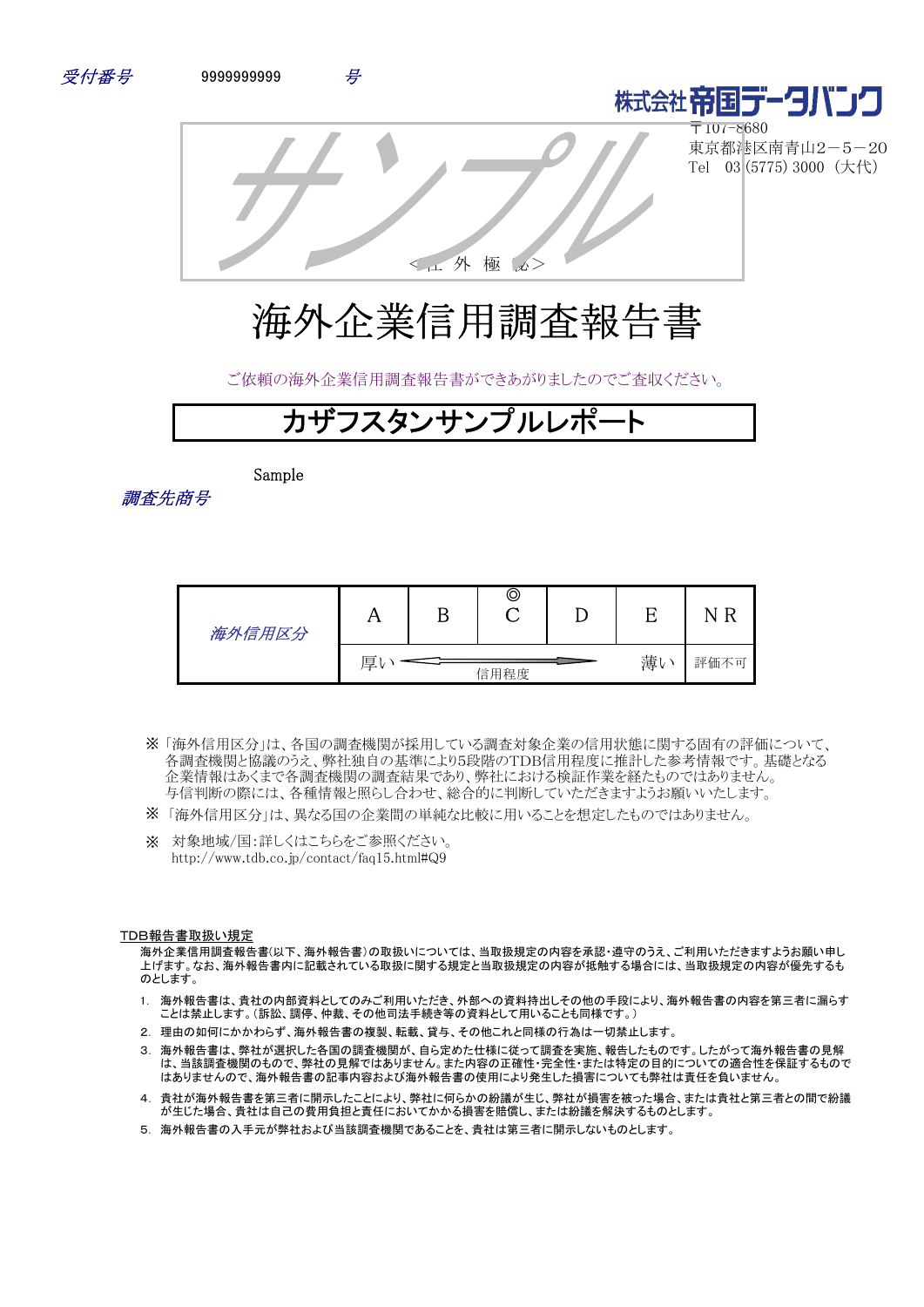#### **TOTAL INTERNATIONAL CREDIT REPORT - Kazakhstan**

\_\_\_\_\_\_\_\_\_\_\_\_\_\_\_\_\_\_\_\_\_\_\_\_\_\_\_\_\_\_\_\_\_\_\_\_\_\_\_\_\_\_\_\_\_\_\_\_\_\_\_\_\_\_\_\_\_\_\_\_\_\_\_\_\_\_\_\_\_

Your Ref: 20110**XXXX** Our Ref: **XXXXXXXXX** Report last updated on: 2 Jun 2011

#### CO. NAME : **XXXXXXXXX XXXXXXXXX**

#### ADDRESS

Area : **XXXXXXXXX**

Town : **XXXXX** 0 **XX**000 Country : Kazakhstan

Telephone: (7 727) **XXX XXXX** / **XXX XXXX** / **XXX XXXX** / **XXX XXXX** (for railway network) / (7 701) **XXX XXXX** (mobile of **XXXXXXXXXXX**) Fax : (7 727) **XXX XXXX** / **XXX XXXX** / **XXX XXXX** E-Mail : **XXXXXXXXXXX** /

English Translation : **XXXXXXXXX**

#### SENIOR COMPANY PERSONNEL

Name Position

1. **XXXXXXXXX** Managing Director

2. **XXXXXXXXX** Finance Manager

Total Employees : 1**XX**

#### PAYMENTS

No complaints have been heard regarding payments from local suppliers or banks.

 $\_$  , and the set of the set of the set of the set of the set of the set of the set of the set of the set of the set of the set of the set of the set of the set of the set of the set of the set of the set of the set of th

We consider it is acceptable to deal with subject for MEDIUM amounts, although it is normal accepted practice for international suppliers to deal on secured terms with Kazakhstan importers.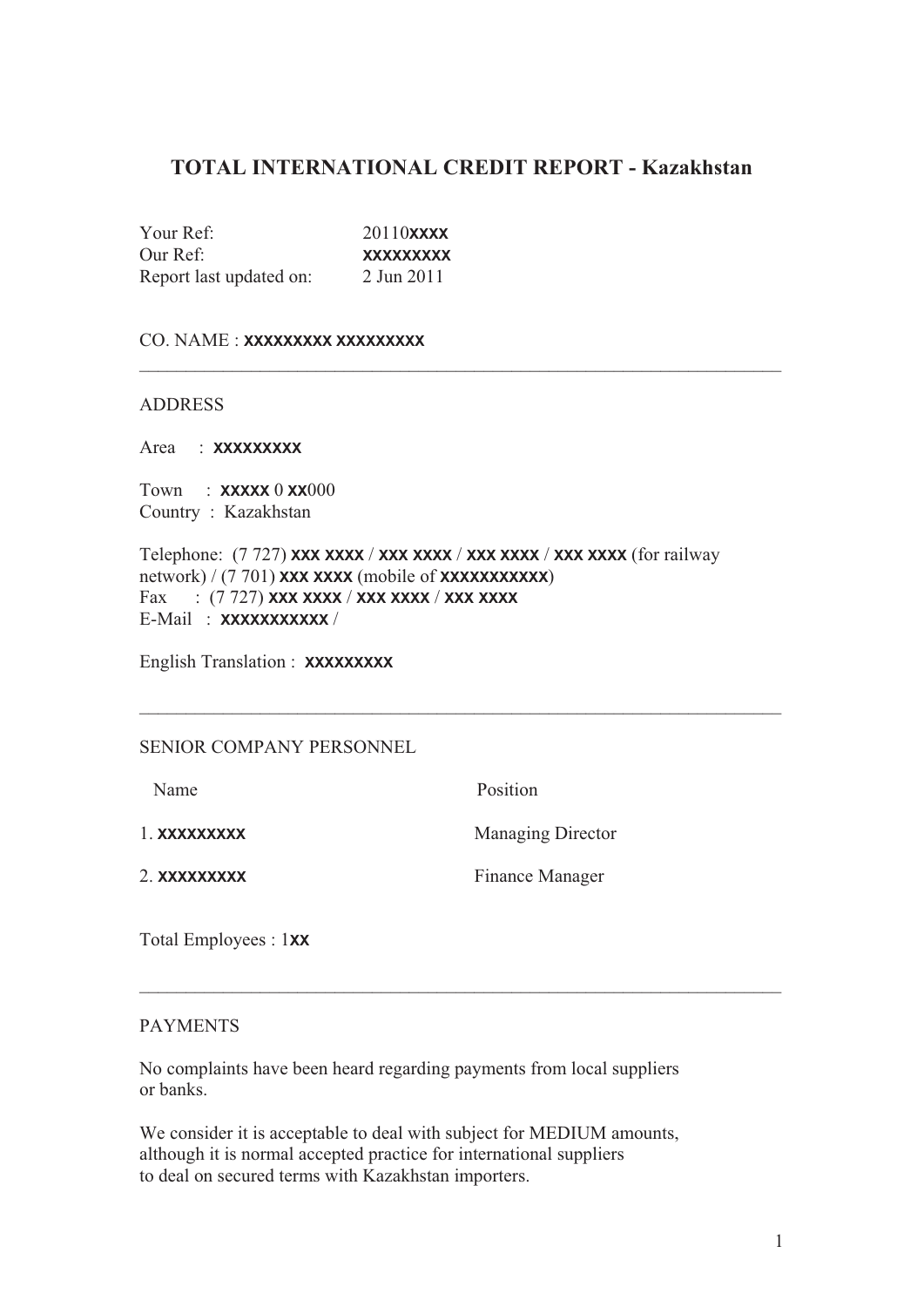Opinion on maximum credit : TENGE **XXXXXXXXX** Trade risk assessment : Normal

 $\_$  , and the set of the set of the set of the set of the set of the set of the set of the set of the set of the set of the set of the set of the set of the set of the set of the set of the set of the set of the set of th

 $\_$  , and the set of the set of the set of the set of the set of the set of the set of the set of the set of the set of the set of the set of the set of the set of the set of the set of the set of the set of the set of th

 $\_$  , and the set of the set of the set of the set of the set of the set of the set of the set of the set of the set of the set of the set of the set of the set of the set of the set of the set of the set of the set of th

#### PRINCIPAL BANKERS

NAME : **XXXXXXXXX**

Branch : **XXXXXXXXX** Town : Almaty 050012

Telephone: (7 727) **XXX XXXX** / **XXX XXXX** Fax : (7 727) **XXX XXXX** / **XXX XXXX**

#### FINANCIAL INFORMATION

KEY FINANCIAL DATA

 2010 2009 (In Thousands of US DLRS)

PROFIT & LOSS ACCOUNT Sales turnover **XXXX XXXX** 

Private companies in Kazakhstan are not required to publish or disclose balance sheets. However, the subject interviewed offered the following information :

Sales Turnover : US DLRS **XXXXXXXX** - 2009 - exact : US DLRS **XXXXXXXX** - 2010 - exact

Net Profit : not given but stated to be profitable

Financial year ends **XX** December.

#### LEGAL STATUS AND HISTORY

Date Started : **XX** May 2002

**C.R. No. : XXXXXXX**

**Tax No.: RNN 600XXXXXXXXX**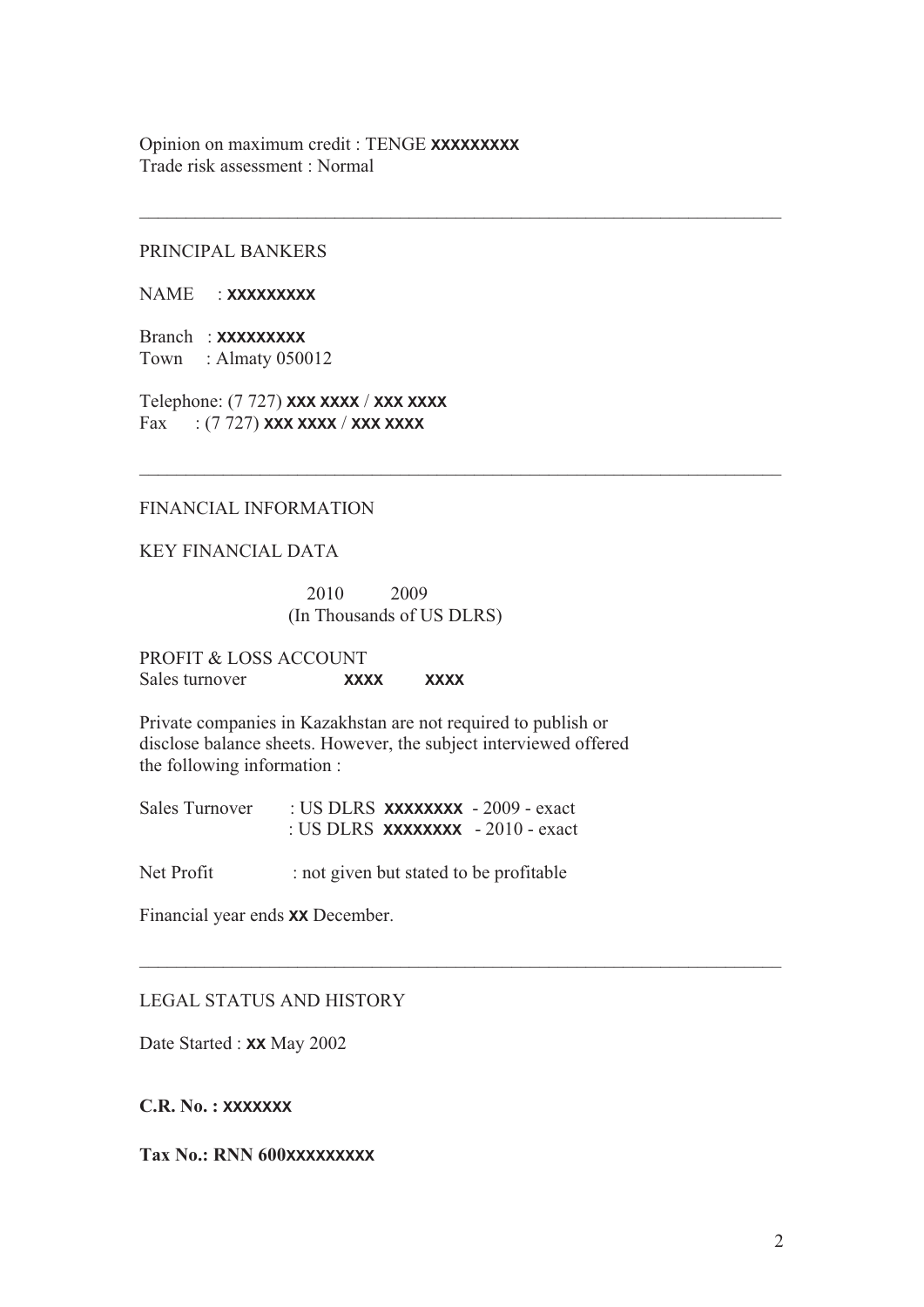**BIN : 020XXXXXXXXX**

**Authorised Capital : TENGE XXXXX**

**Paid up Capital : TENGE XXXXX**

**XXXXXXXXXX (limited liability company) with the following sole shareholder :** 

**XXXXXXXXXXXXXXX 100% (Kazakhstani national)** 

**Affiliated companies of XXXXXXXXXXXXXXX :** 

**Associates** 

**XXXXXXXXXXXXXXX (XXXXXXXXXXXXXXX) XXXXXXXXXXXXX Kyrgyzstan (registered address : XXXXXXXXXXXXXX Bishkek Kyrgyzstan) Tel: (996 XXX) XXX XXX / XXX XXX CR No.: 114XXX- XXXX-XXXX Tax No.: INN 0071XXXXXXXXXX Statistics Code : OKPO XXXXXXX Est.: XX December 2010** 

#### **ACTIVITIES**

**The Company is involved in the following activities :** 

**Freight forwarders via railway and sea transport.** 

**Subject imports from and exports to Europe, Baltic countries, China, South Korea, Japan and USA.** 

**\_\_\_\_\_\_\_\_\_\_\_\_\_\_\_\_\_\_\_\_\_\_\_\_\_\_\_\_\_\_\_\_\_\_\_\_\_\_\_\_\_\_\_\_\_\_\_\_\_\_\_\_\_\_\_\_\_\_\_\_\_\_\_\_\_\_\_\_\_**

**\_\_\_\_\_\_\_\_\_\_\_\_\_\_\_\_\_\_\_\_\_\_\_\_\_\_\_\_\_\_\_\_\_\_\_\_\_\_\_\_\_\_\_\_\_\_\_\_\_\_\_\_\_\_\_\_\_\_\_\_\_\_\_\_\_\_\_\_\_**

**Subject settles international payment transactions in advance.**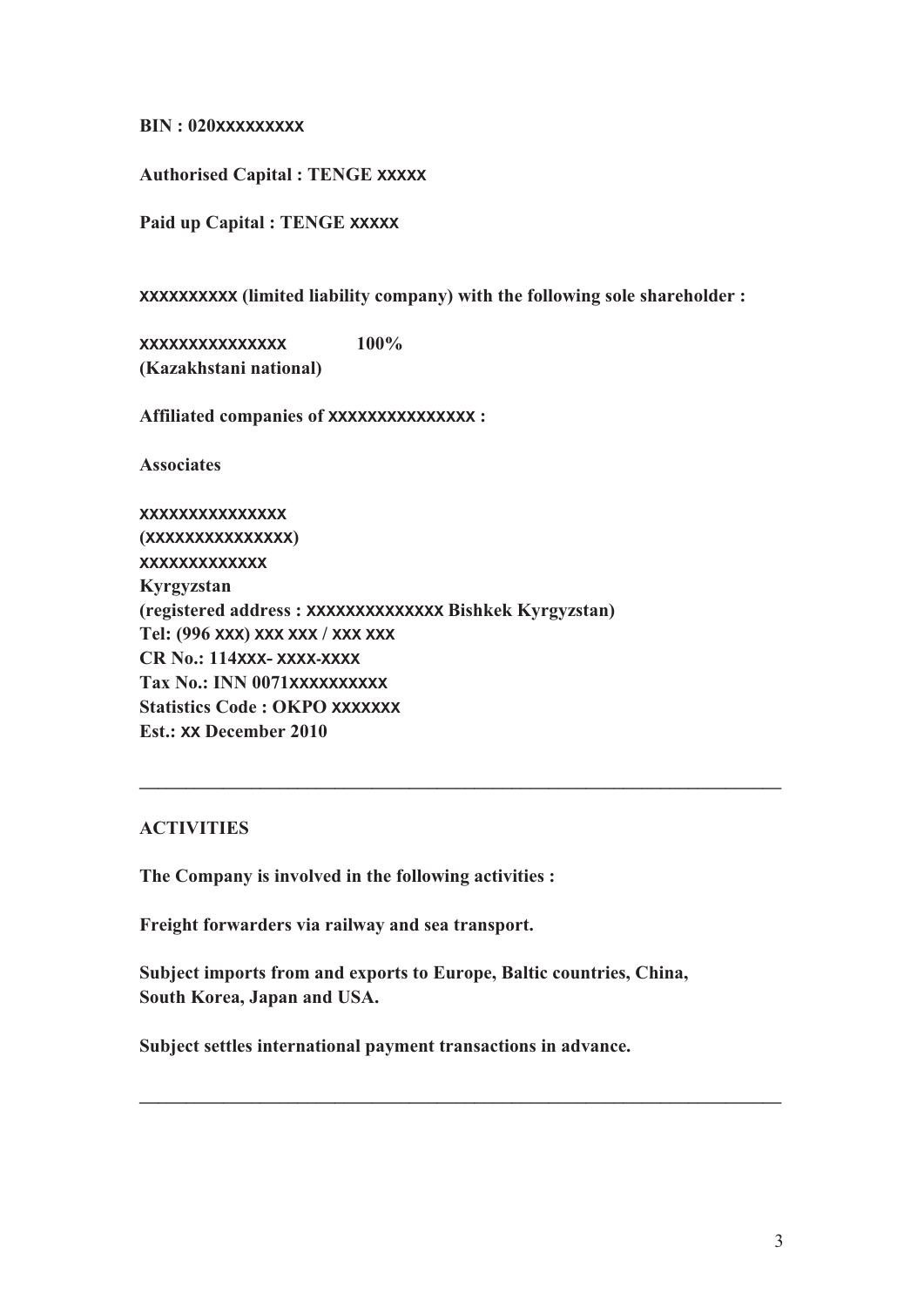#### **FACILITIES**

**The Company has the following facilities :** 

**Office and storage facilities located at the heading address. Subject also has XXXXXXXXXXXXX.**

Until 2008, subject maintained its administrative office from **XXXXXXXXXXXXX**.

**\_\_\_\_\_\_\_\_\_\_\_\_\_\_\_\_\_\_\_\_\_\_\_\_\_\_\_\_\_\_\_\_\_\_\_\_\_\_\_\_\_\_\_\_\_\_\_\_\_\_\_\_\_\_\_\_\_\_\_\_\_\_\_\_\_\_\_\_\_**

**\_\_\_\_\_\_\_\_\_\_\_\_\_\_\_\_\_\_\_\_\_\_\_\_\_\_\_\_\_\_\_\_\_\_\_\_\_\_\_\_\_\_\_\_\_\_\_\_\_\_\_\_\_\_\_\_\_\_\_\_\_\_\_\_\_\_\_\_\_**

**============================================================**

#### **REGISTERED OFFICE**

**XXXX, XXXXXXX, XXXX Almaty 05XXXX**

#### **SPECIAL NOTE**

**The address given by you : 05XXXX XXXXXXXXXXXX, XXXXXX applies to subject's former location. Please note that subject's correct administrative office address is as per heading.** 

**Interviewed: XXXXX XXXXXXX (Managing Director) XXXXX XXXXXXX (Finance Manager)**